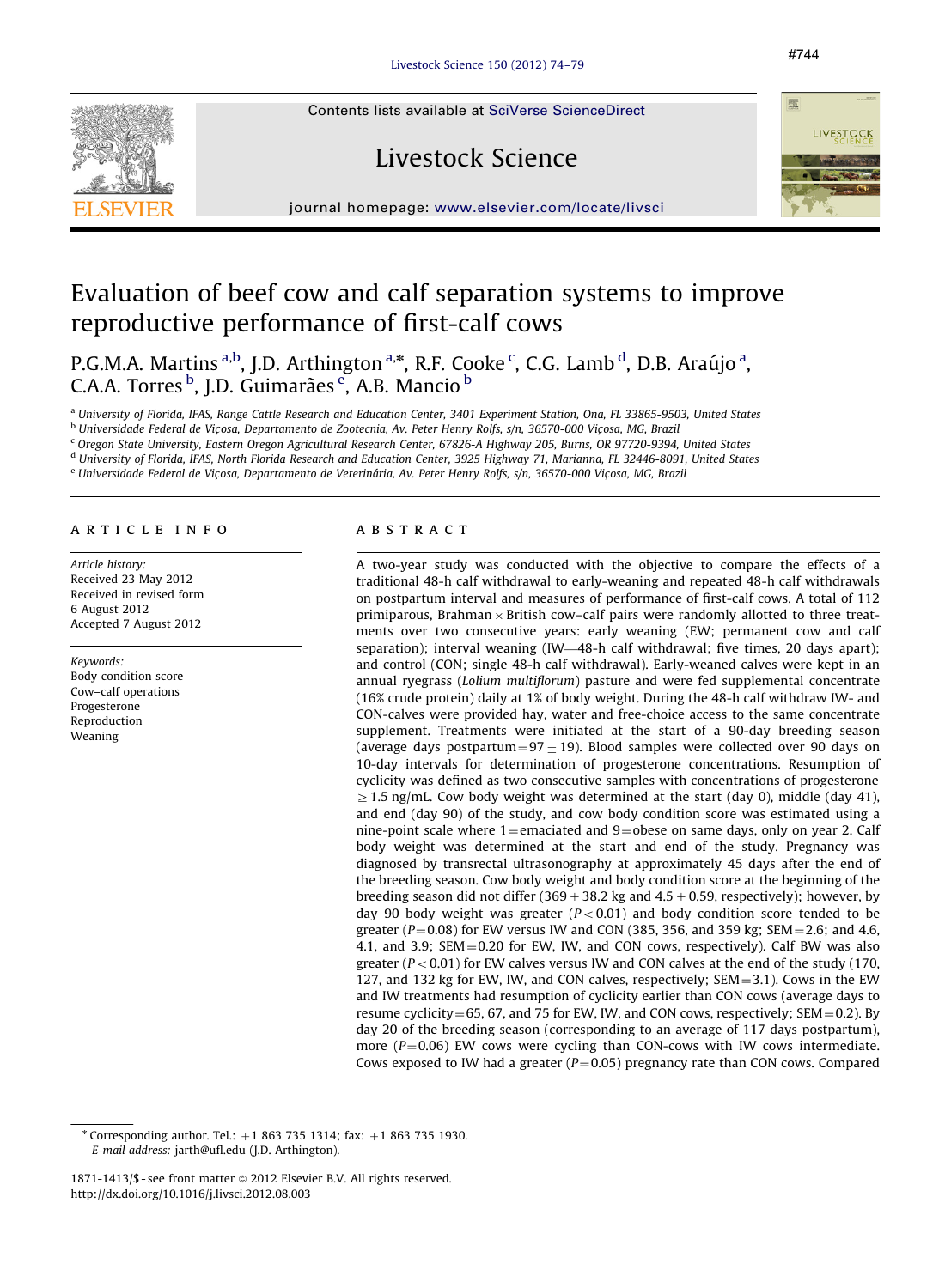to a traditional, single-time, 48-h calf withdrawal, repeated 48-h calf withdrawal resulted in greater cow pregnancy rate with a reduced period of postpartum anestrus.  $\odot$  2012 Elsevier B.V. All rights reserved.

## 1. Introduction

The main objective of a cow–calf production system is to yield a high calf crop each year, which is the primary factor impacting profitability. A high calf crop is dependent upon optimal reproduction, which is one of the most important factors affecting the financial viability of a cow–calf enterprise [\(Hess et al., 2005](#page-5-0)). In this scenario, a cow has to calve once a year; therefore, the resumption of estrus within a relatively short time-frame following parturition is recognized as a major milestone to achieving optimal reproductive performance ([Hess et al., 2005](#page-5-0)). This is often limited by a prolonged postpartum anestrous interval [\(Ciccioli et al., 2003](#page-5-0)), which is most evident in primiparous compared with mature cows. Additionally, suckling, calf presence, and cow body condition are all known factors that impact and regulate the duration of the postpartum anestrous period.

Early weaning management programs can be practical and profitable for cow–calf operations. Compared to weaning at a normal time, early weaned (EW) cows experience improved body condition and greater body weight (BW) gain during the breeding season [\(Waterman](#page-5-0) [et al., 2012](#page-5-0)). Additionally, EW primiparous cows have a shorter calving interval, increased pregnancy rate, and require fewer nutrients to support BW gain [\(Arthington](#page-5-0) [and Kalmbacher, 2003;](#page-5-0) [Arthington and Minton, 2004](#page-5-0); [Galindo–Gonzalez et al., 2007;](#page-5-0) [Houghton et al., 1990](#page-5-0); [Schultz et al., 2005\)](#page-5-0). Further, EW calves may have better feedlot performance, increased carcass quality, and experience less stress as indicated by lesser acute-phase protein concentrations during the feed yard receiving period [\(Arthington et al., 2005;](#page-5-0) [Myers et al., 1999a](#page-5-0), [1999b](#page-5-0)). However, several factors may discourage the implementation of early weaning by producers, such as limited information about the management of EW calves ([Vendramini et al., 2006\)](#page-5-0), and also greater feed and total costs than normal weaned (NW) calves [\(Blanco et al.,](#page-5-0) [2009](#page-5-0); [Story et al., 2000](#page-5-0)).

The control of calf presence and, or suckling frequency is a low cost management practice used to shorten the postpartum anestrous period and to induce ovulation in suckling beef cows, under grazing conditions [\(Quintans](#page-5-0) [et al., 2004\)](#page-5-0). Calf removal for 48 h decreased the postpartum interval in beef cows [\(Smith et al., 1979](#page-5-0)) and increased serum luteinizing hormone (LH) concentrations ([Edwards, 1985\)](#page-5-0), necessary to stimulate ovarian follicular growth. We hypothesized that cows subjected to multiple 48-h calf withdrawals would have similar reproductive performance compared to EW cows, but greater reproductive performance than a single 48-h calf withdraw. Therefore, our objectives were to compare the effects of a traditional 48-h calf withdrawal to early-weaning and repeated 48-h calf withdrawals on post-partum interval and measures of performance of first-calf beef cows.

#### 2. Materials and methods

This study was conducted over two consecutive years (beginning January 2009) at the University of Florida, Institute of Food and Agricultural Sciences, Range Cattle Research and Education Center, Ona, southwest Florida, United States. The animals utilized in this trial were cared for by acceptable practices as summarized in the Guide for the Care and Use of Agricultural Animals Research and Teaching [\(FASS, 2010\)](#page-5-0), and the protocol was reviewed and approved by the University of Florida, IFAS, Animal Research Committee (approval number 002-10ONA).

#### 2.1. Animals, care and diet

A total of 112 fall-calving, 2-year-old, Brahman  $\times$  British cow–calf pairs ( $n=64$  and 48 for years 1 and 2, respectively) were randomly assigned to one of three treatments: (1) early weaning (EW; calves early weaned in January); (2) interval weaning (IW; 48-h calf removal at the beginning of breeding season and then four additional times during the breeding season, 20 days apart); and (3) control (CON; single 48-h calf withdrawal at the beginning of the breeding season). Calves did not differ in age at the beginning of the breeding season (average age =  $97 \pm 19.1$  and  $91 \pm 22.6$  days for years 1 and 2, respectively). Within years, initial calf BW did not differ among treatments, but did differ between years (average BW =  $96 \pm 16.5$  and  $83 \pm 13.7$  kg for years 1 and 2, respectively;  $P < 0.01$ ). Dates for early weaning were chose to correspond with the start of the breeding season. Early weaned calves ( $n=22$  and 16 for years 1 and 2, respectively; average age =  $95 \pm 22.5$  days) were kept in a dry lot pen for 10 days for acclimatization. During this time, a commercial calf started feed (Pre-Conditioning/Receiving Chow; Purina Mills, St. Louis, MO), hay, and water were provided ad libitum. After this acclimatization period, calves were transferred to annual ryegrass (Lolium multiflorum) pasture and were fed a supplemental concentrate (from 14% to 16% crude protein) daily at 1% BW and provided free-choice access to a trace mineral/vitamin mix (Cattle Select Essentials Range, Lakeland Animal Nutrition, Lakeland, FL, USA). During the 48-h withdraw, IW ( $n=21$  and 16 for years 1 and 2, respectively) and CON calves ( $n=21$  and 16 for years 1 and 2, respectively) were kept enclosed within a pen located in the pasture. Calves had tactile contact with their dam, but they were not allowed to suckle. Water, hay and commercial concentrate supplement were provided during the 48 h. Following the 48-h withdrawal, calves from both treatments were returned to their dams.

All cows, and CON and IW calves were kept in two bahiagrass (Paspalum notatum) pastures and were provided free-choice access to stargrass (Cynodon spp.) hay. Treatments were equally represented among cows in both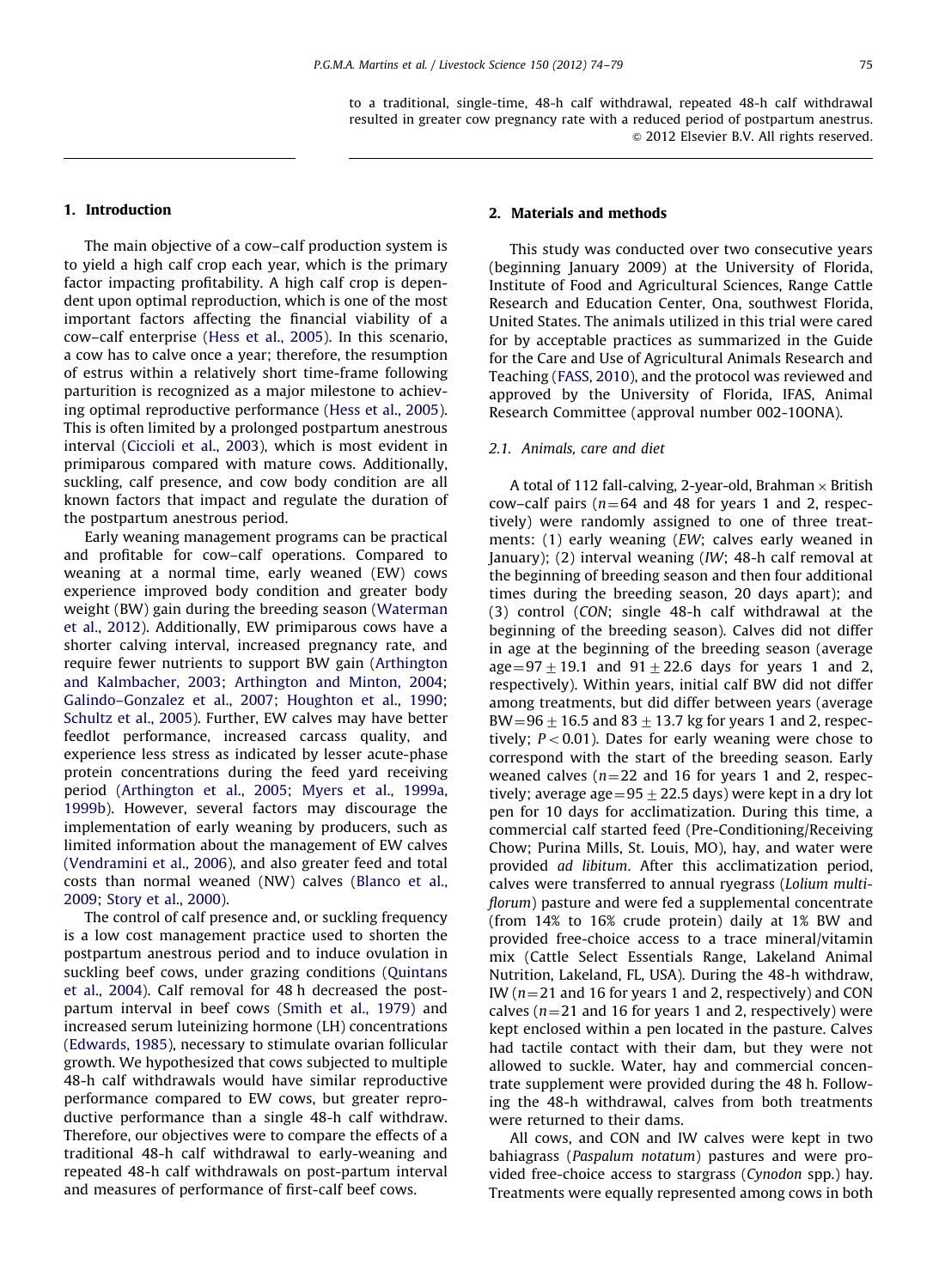pastures. In addition, a free-choice commercial mineral/ vitamin mix (Cattle Select Essentials Range) and water were provided. During the 90-day breeding season (from early January to early April, both years), all cows were exposed to Angus bulls, and the bull:cow ratio was approximately 1:30. Pregnancy was diagnosed by transrectal ultrasonography (7.5-MHz transrectal transducer; Aloka SSD-500V; Wallingford, CT, United States) at approximately 45 days after the end of the breeding season in both years. Individual cow BW was measured at the start of the breeding season (time of EW: January; day 0), middle (day 41) and at the end of the breeding season (early April; day 90) of both years. Individual cow body condition score (BCS) was collected at the same time of BW assessment only on the second year. Cow BCS was estimated by visual appraisal by two technicians using a nine-point scale where  $1$ =emaciated and 9=obese ([Kunkle et al., 1999\)](#page-5-0), and the final value was derived from the mean of both measurements. Calf BW was measured at the start and end of the breeding season, and weights were adjusted for sex by calculating the difference between BW of steers and heifer, dividing by 2, and adjusting the actual BW accordingly (i.e. adding to heifer calves and subtracting from steer calves). Calving interval was calculated by determining the time between the birth of first and second calf for cows that had become pregnant. For non-pregnant cows, values were assigned with the assumption that they became pregnant 10 days after the end of the breeding season plus a 286 day gestational period [\(Reynolds et al., 1980\)](#page-5-0).

### 2.2. Sample collection and analysis

To determine the effects of treatment on the length of postpartum anestrous, blood samples were collected via jugular venipuncture, using commercial evacuated tubes (Vacutainer<sup>®</sup>; Becton-Dickinson, Inc., Franklin Lakes, NJ, USA) containing sodium heparin, starting at the date of EW and throughout the breeding season, on 10-day intervals. Blood samples were collected immediately prior to cow and calf separation. Tubes were immediately placed on ice and centrifuged at 3000g for 25 min, within two hours after collection. Plasma was harvested and stored at  $-20^{\circ}$ C for further analysis. Concentrations of progesterone were determined using Coat-A-Count solid phase 125I radioimmunoassay kits (Siemens Medical Solutions Diagnostics, Los Angeles, CA, USA) in year 1, and using the ELISA procedure described by [Galv](#page-5-0)ã[o et al. \(2004\)](#page-5-0) in year 2. All samples were analyzed in duplicates. The intra- and interassay coefficients of variation were 9.8% and 12.9% in year 1, and 4.6% and 8.7% in year 2. The minimum detectable concentration was 0.1 ng/mL and 100  $\mu$ L of plasma volume was assayed in both years. Date of resumption of cyclicity was defined as the first sampling day when progesterone concentrations were  $\geq$  1.5 ng/mL [\(Cooke and Arthington,](#page-5-0) [2009](#page-5-0)) for two consecutive sampling dates.

#### 2.3. Statistical analysis

Since weaning treatment was applied directly to the cow or calf, cow or calf was the experimental unit for all analyses. Analysis for cow BW, BW change, BCS, calving and postpartum interval were achieved by ANOVA for a completely randomized design using the MIXED procedure of SAS (SAS Inst., Inc., Carry, NC). The model statement for the analysis of cow response variables contained the effects of treatment, year, and the interaction for treatment  $\times$  year. Data were analyzed using treatment (year  $\times$  pasture) as the random effect. An unstructured multivariate structure with no standard covariance or heterogeneous variance for each time was also used to model residual error. Analysis of cow pregnancy rate was analyzed by comparing cow treatment using the GEN-MOD procedure of SAS. Survival analysis was performed using the non-parametric Kaplan–Meier estimate of the survival curve. For hypothesis testing the difference between survival curves' Log-Rank and Wilcoxon tests were used. Analysis for calf BW and BW gain was also achieved by ANOVA for a completely randomized design using the MIXED procedure of SAS. The model statement included the effects of year, treatment, and all possible interactions. Data were analyzed using the treatment (year  $\times$  pasture) interaction as the random effect. Initial calf BW was included in the model as a covariate for analyses of calf BW at the end of the breeding season and BW gain. Treatment comparisons for both cow and calf response variables were made by using single degree of freedom orthogonal contrasts. The two treatment comparisons were: (1) EW versus CON and IW, and (2) CON versus IW. Tests with P-values  $\leq$  0.05 were considered statistically significant and those that had values  $>0.05$ but  $\leq$  0.10 were considered trends.

## 3. Results

At the beginning of the breeding season (day 0), some cows were cycling (EW,  $n=7$  and 4; IW,  $n=2$  and 0; and CON,  $n=9$  and 1 for years 1 and 2, respectively). Those cows and calves were removed from the experiment and their data were excluded from the analyses. There was a year, but no treatment  $\times$  year interaction for cow BW at the beginning and the end of the breeding season. Cow BW on day 0 did not differ  $(P=0.98)$  among treatments [\(Table 1\)](#page-3-0). However, at the end of the breeding season (day 90), EW cows were heavier ( $P < 0.01$ ) than the average of IW and CON cows [\(Table 1](#page-3-0)). Cow BCS in year 2 did not differ ( $P=0.57$ ) among treatments on day 0 but on day 90, cow BCS tended to be greater ( $P=0.08$ ) for EW versus the average of IW and CON cows [\(Table 1\)](#page-3-0). There was no treatment  $\times$  year interaction for postpartum interval or cow pregnancy rate. Although not statistically significant, EW cows had a numerically lesser postpartum interval compared to IW cows and the average of IW and CON cows ( $P=0.15$  and 0.14, respectively; [Table 1\)](#page-3-0). Additionally, EW and IW cows had resumption of cyclicity earlier  $(P<0.01$  for both Wilcoxon and Log-rank tests) than CON cows (average days to resume cyclicity:  $65\pm1.6$ ,  $67\pm1.3$ , and 75  $\pm$  1.5 for EW, IW, and CON cows, respectively). On day 20 (average 117 days postpartum), more  $(P=0.06)$ EW cows were cycling than CON cows ([Fig. 1\)](#page-3-0) and IW cows were intermediate. By day 40, there was a greater  $(P=0.01)$  percentage of IW cows cycling than CON cows.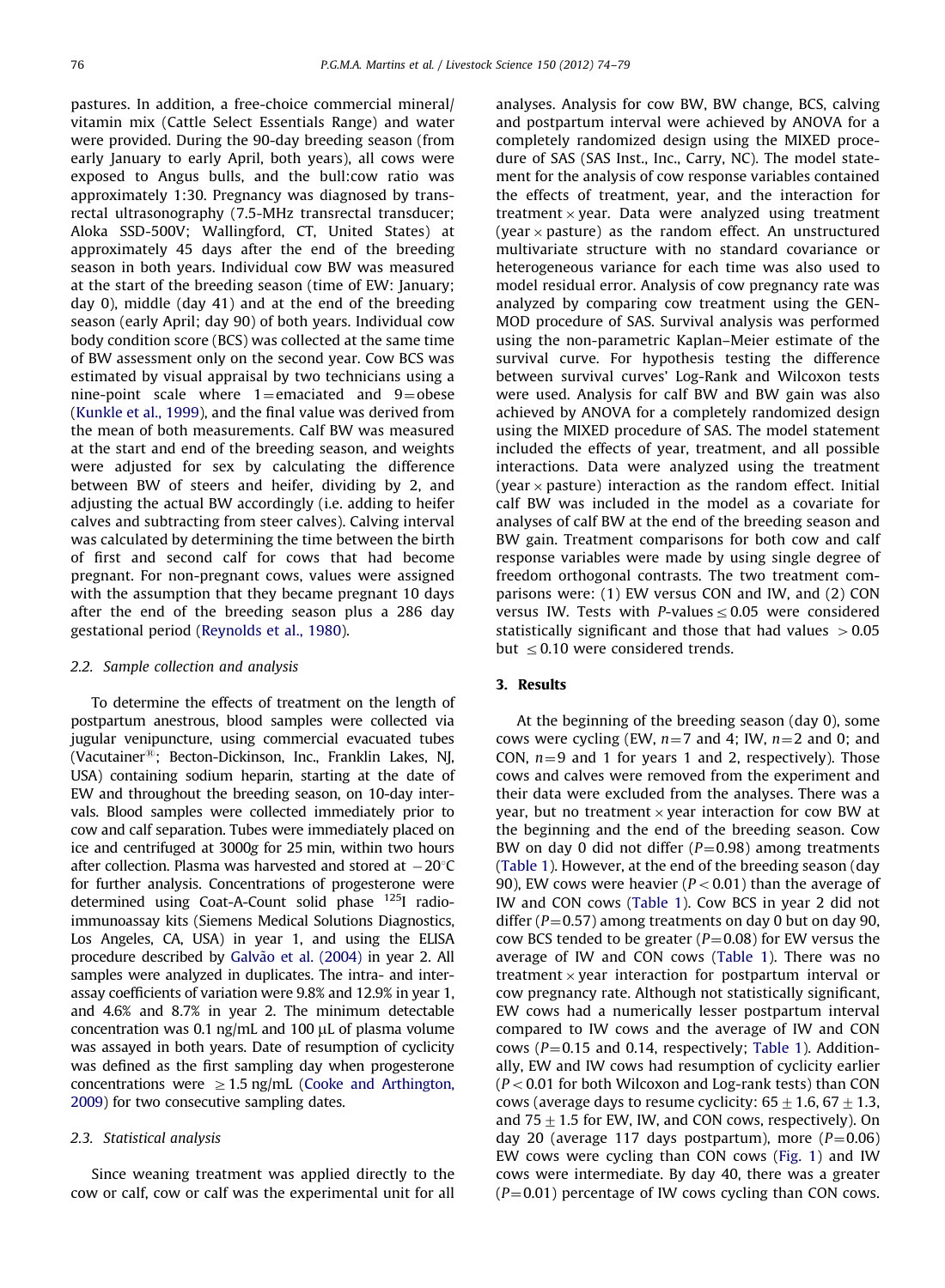#### <span id="page-3-0"></span>Table 1

Cow body weight (BW), body condition score (BCS), postpartum interval (PPI), and pregnancy rate of control (CON), interval- (IW), and earlyweaning (EW) treatments<sup>a</sup>.

| Item                       |        | Control <sup>b</sup> Interval- Early- | weaned <sup>b</sup> weaned <sup>b</sup> |      | <b>SEM</b> Contrasts            |                                   |  |  |  |
|----------------------------|--------|---------------------------------------|-----------------------------------------|------|---------------------------------|-----------------------------------|--|--|--|
|                            |        |                                       |                                         |      | (CON<br>and IW)<br>versus<br>EW | <b>CON</b><br>versus<br><b>IW</b> |  |  |  |
| Cow BW (kg)                |        |                                       |                                         |      |                                 |                                   |  |  |  |
| Day 0                      | 367    | 369                                   | 369                                     | 6.9  | 0.93                            | 0.90                              |  |  |  |
| Day 41                     | 370    | 365                                   | 374                                     | 4.6  | 0.25                            | 0.47                              |  |  |  |
| Day 90                     | 359    | 356                                   | 385                                     | 2.6  | 0.001                           | 0.33                              |  |  |  |
| BW gain<br>(kg)            | $-9$   | $-13$                                 | 17                                      | 2.7  | 0.001                           | 0.35                              |  |  |  |
| Cow BCS <sup>c</sup>       |        |                                       |                                         |      |                                 |                                   |  |  |  |
| Day 0                      | 4.3    | 4.6                                   | 4.4                                     | 0.21 | 0.91                            | 0.33                              |  |  |  |
| Day 41                     | 4.3    | 4.5                                   | 4.8                                     | 0.19 | 0.21                            | 0.60                              |  |  |  |
| Day 90                     | 3.9    | 4.1                                   | 4.6                                     | 0.20 | 0.08                            | 0.40                              |  |  |  |
| Change                     | $-0.4$ | $-0.5$                                | $+0.2$                                  | 0.22 | 0.09                            | 0.86                              |  |  |  |
| Cow PPI<br>(days)          | 159    | 144                                   | 137                                     | 6.3  | 0.14                            | 0.15                              |  |  |  |
| Pregnancy<br>rate $(\%)^d$ | 70.4   | 88.6                                  | 92.0                                    | 0.10 | 0.15                            | 0.05                              |  |  |  |

<sup>a</sup> Values reported are least squares means.

 $<sup>b</sup>$  Control (CON) cows had their calves removed for 48 h once at the</sup> start of the breeding season (day 0); interval-weaned (IW) cows had their calves removed for 48 h five times, 20 day apart throughout the breeding season; early-weaned (EW) cows had their calves permanently removed by the start of the breeding season.

 $\epsilon$  Cow body condition score was estimated using a nine-point scale where  $1$ =emaciated to 9=obese; data collected only in year 2.

<sup>d</sup> Pregnancy was diagnosed by transrectal ultrasonography at approximately 45 day following the end of the breeding season (day 90) in both years.

There was no treatment  $\times$  year interaction for pregnancy rate. Overall pregnancy rate (years 1 and 2 combined) was greater ( $P=0.05$ ) for EW versus IW cows, with IW cows being intermediate (Table 1).

Calf age at the start of the study did not differ  $(P=0.68)$ among treatments  $(94 \pm 24.3, 95 \pm 19.8,$  and  $91 \pm 21.0$ days for CON, IW, and EW calves, respectively). There was no treatment  $\times$  year interaction for calf BW, however, average calf BW adjusted for sex on day 0 was greater  $(P=0.04)$  for IW versus CON calves, despite random treatment allocation. On day 90, calf BW was greater  $(P<0.01)$  for EW calves compared to the average of CON and IW calves ([Table 2\)](#page-4-0). Body weight gain during the breeding season was greater ( $P < 0.01$ ) for EW calves than the average of CON and IW calves, and did not differ  $(P=0.31)$  among IW and CON calves ([Table 2\)](#page-4-0).

#### 4. Discussion

Early weaning has traditionally been recommended as a management approach to improve reproductive efficiency, principally in thin primiparous cows. However, some authors ([Yavas and Walton, 2000a\)](#page-5-0) have reported that complete weaning at early ages could be impractical due to increased labor and costs, changes in management, and reduced growth rate of weaned calves. Nevertheless,



Fig. 1. Percentage of cows cycling during the 90-day breeding season (starting early January and ending early April). Blood samples were collected at the date of EW, throughout the breeding season, on 10 day intervals. Date of resumption of cyclicity was defined as the first sampling day when progesterone concentrations were  $> 1.5$  ng/mL for two consecutive sampling dates. Early-weaned (EW) cows had their calves permanently removed at the start of the breeding season (day 0); control (CON) cows had their calves removed for 48 h once at the start of the breeding season; interval-weaned (IW) cows had their calves removed for 48 h five times, 20 days apart throughout the breeding season. Data from cows not cycling on day 0. Arrows indicate dates when calves were temporarily separated from their dams. Day 0, control and IW; days 20, 40, 60, and 80, IW only. a,b;  $P \le 0.05$ .

previous studies had shown that EW improves pregnancy rate, cow BW and BCS, while reducing postpartum anestrous interval and voluntary forage intake [\(Arthington](#page-5-0) [and Kalmbacher, 2003;](#page-5-0) [Arthington and Minton, 2004](#page-5-0); [Galindo–Gonzalez et al., 2007;](#page-5-0) [Houghton et al., 1990](#page-5-0); [Myers et al., 1999b](#page-5-0); [Quintans et al., 2009;](#page-5-0) [Schultz et al.,](#page-5-0) [2005](#page-5-0); [Short et al., 1996\)](#page-5-0). [Arthington and Kalmbacher](#page-5-0) [\(2003\)](#page-5-0) reported that during a 90-day breeding season EW cows gained 30 kg and NW cows lost 4 kg, resulting in a greater BW for EW cows. The hypothesis of the current experiment was that the use of repeated 48-h calf withdrawals, as an alternative management approach to EW, would result in better cow reproductive performance compared with a traditional 48-h calf withdrawal, without impacting pre-weaning calf performance. In the current experiment, overall pregnancy rate was greater  $(P=0.04)$  for EW cows than CON cows, and EW cows gained more  $(P < 0.01)$  BW compared to CON- and IWcows during the 90-day breeding season, agreeing with these previous reports. Moreover, [Pimentel et al. \(1979\)](#page-5-0) reported a 43% improvement in overall conception of multiparous Bos taurus cows whose calves were weaned at 90 days versus 200 days of age. In agreement with our hypothesis, multiple calf removal improved cow pregnancy rate, which did not differ from EW management. Thus, multiple stimulation of the reproductive axis might have a beneficial effect on reproductive performance, compared to a single stimulus done at the beginning of the breeding season. Forty-eight-hour calf withdraw is only effective after replenishment of anterior pituitary LH stores because it generates endogenous LH pulses by removing the suppressive effects of the suckling stimulus on the GnRH pulse mechanism ([Yavas and Walton, 2000b](#page-5-0)). Temporary weaning increases GnRH and therefore LH pulse frequency, and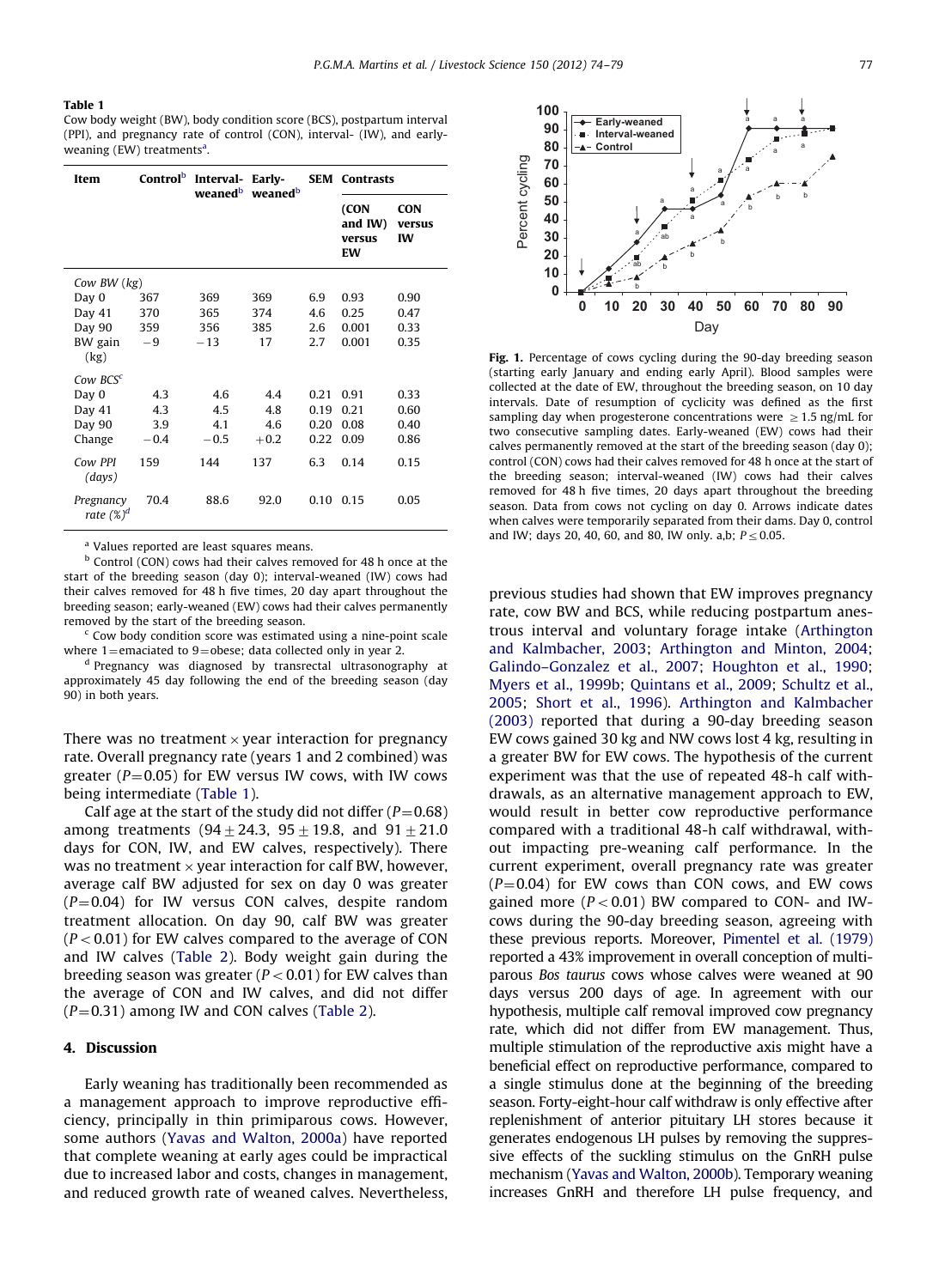| Item    | <b>Control</b> <sup>b</sup> (kg) | <b>Interval-weaned</b> <sup>c</sup> (kg) | <b>Early-weaned</b> $(kg)$ | $SEM$ (kg) | <b>Contrasts</b>       |                      |  |
|---------|----------------------------------|------------------------------------------|----------------------------|------------|------------------------|----------------------|--|
|         |                                  |                                          |                            |            | (CON and IW) versus EW | <b>CON versus IW</b> |  |
| Day 0   | 84                               | 94                                       | 88                         | 2.8        | 0.93                   | 0.04                 |  |
| Day 90  | 132                              | 127                                      | 170                        | 3.1        | < 0.01                 | 0.31                 |  |
| BW gain | 41                               | 36                                       | 80                         | 3.1        | < 0.01                 | 0.31                 |  |

<span id="page-4-0"></span>Table 2 Effect of control (CON), interval- (IW), and early-weaning (EW) treatments on calf BW (adjusted for sex)<sup>a</sup>.

<sup>a</sup> Values reported are least squares means.

**b** Control calves were removed for 48 h from their dams once at the start of the breeding season (day 0).

 $c$  Interval-weaned calves were removed for 48 h from their dams five times, 20 days apart throughout the breeding season.

 $<sup>d</sup>$  Early-weaned calves were permanently removed from their dams by the start of the breeding season.</sup>

follicular receptor concentrations for LH; these responses are followed by ovulation ([Edwards, 1985;](#page-5-0) [Yavas and](#page-5-0) [Walton, 2000a](#page-5-0)).

In the current study, an improved cow pregnancy rate was achieved with multiple calf withdrawals versus a single 48-h withdrawal. This beneficial result is likely due to an earlier resumption of postpartum cyclicity in IW versus CON cows. Although few cows were cycling in the first 20 days of the breeding season, after 40 days, more  $(P<0.05)$  IW cows were cycling than CON cows (51.4%, 18) of 35; and 25.9%, 7 of 25, respectively). Our results are in agreement with other reports which have shown that EW results in early resumption of estrous cycles in the breeding season, consequently resulting in shorter periods of postpartum anestrus compared to non-weaned contemporaries ([Arthington and Minton, 2004;](#page-5-0) [Bell et al., 1998](#page-5-0); [Quintans](#page-5-0) [et al., 2009](#page-5-0)). An explanation of hastening postpartum anestrus period in IW cows could be due to the stimulation of the hypothalamic-pituitary axis for five times, 20 days apart throughout the breeding season.

The majority of papers regarding temporary weaning in the literature involves a single temporary weaning at the beginning of the breeding season, or coupled with exogenous hormone protocols. To our knowledge, these data are the first to report repeated temporary calf withdrawal throughout the breeding season. Although stores of anterior pituitary LH are replenished between 15 and 30 days postcalving [\(Cermak et al., 1983;](#page-5-0) [Moss et al., 1985;](#page-5-0) [Nett et al.,](#page-5-0) [1988\)](#page-5-0), short cycles are common after weaning-induced ovulation ([Yavas and Walton, 2000b](#page-5-0)). Therefore, the repeated temporary calf withdrawal, during the early breeding season, could give more anestrous cows a chance to respond to the calf removal stimulus. This management strategy could, therefore, be an effective tool for managing anestrus in first calf cows.

Because calves were kept in a pen within the same pasture of their dams, the effect of a 48-h calf withdraw could have been hindered due to possible tactile contact. A lack of normal LH pulses and ovulation in the postpartum period caused by the suppressive influence of suckling is not dependent only of neurosensory pathways within the teat or udder [\(Cutshaw et al., 1992;](#page-5-0) Williams et al., 1993). [Hoffman et al. \(1996\)](#page-5-0) reported that cows maintained with their own nonsuckling calves cycled about eight days later than cows whose calves were weaned after treatments were initiated at days 4–9 postpartum. Although not measured in the present study,

it was observed that cows in the first temporary weaning stayed nearby the calf confinement pens, but during subsequent temporary weaning periods, we observed that IW cows spent more time away from their confined calf. Therefore, the continual presence and tactile stimulation of the cow next to their confined calf may have influenced the effectiveness of the first 48-h temporary weaning.

Cow BCS is a subjective measure of the cow's body energy reserves. A relationship between losses in body condition within two months after calving and anestrus has been reported ([Ducrot et al., 1994\)](#page-5-0), and cows with optimal BCS after calving have greater pregnancy rates [\(Rae et al., 1993](#page-5-0)). [Spitzer et al. \(1995\)](#page-5-0) reported that primiparous cows with the greatest BCS at calving had a greater pregnancy rate by 40 and 60 days of the breeding season. In the present study, EW cows tended ( $P=0.08$ ) to have a greater BCS at the end of the breeding season than CON and IW cows. This response is likely associated with a decrease in the net energy requirement of the cow, which improves the ability to gain BW ([Arthington and](#page-5-0) [Minton, 2004\)](#page-5-0). Although not a specific objective of the current study, it is important to note that initial cow BCS could be an important determinant of the impact of calf separation on subsequent reproductive response.

Early-weaned calves, in this study, were heavier at the time of normal weaning than IW and CON. Previous studies at this research site have shown that performance of EW calves is highly dependent upon the availability of high quality forage [\(Arthington and Kalmbacher, 2003\)](#page-5-0) and concentrate supplementation [\(Vendramini et al., 2006](#page-5-0)). The greater BW gain for the EW cows and calves agree with results from [Peterson et al. \(1987\),](#page-5-0) who concluded that EW cows and their calves were 43% more efficient in converting TDN into calf gain than NW cow–calf pairs.

In summary, compared to traditional, single-time, 48-h calf withdrawal, repeated 48-h calf withdrawals resulted in greater cow pregnancy rate with a reduced period of postpartum anestrus. We concluded that repeated 48-h calf withdrawals may be an effective option for the management of first-calf cows, particularly for producers that are unable or unwilling to early-wean (permanently separate) cows and calves at the start of the breeding season.

#### Conflict of interest statement

The authors declare that none of them have any potential conflict of interest including any financial, personal or